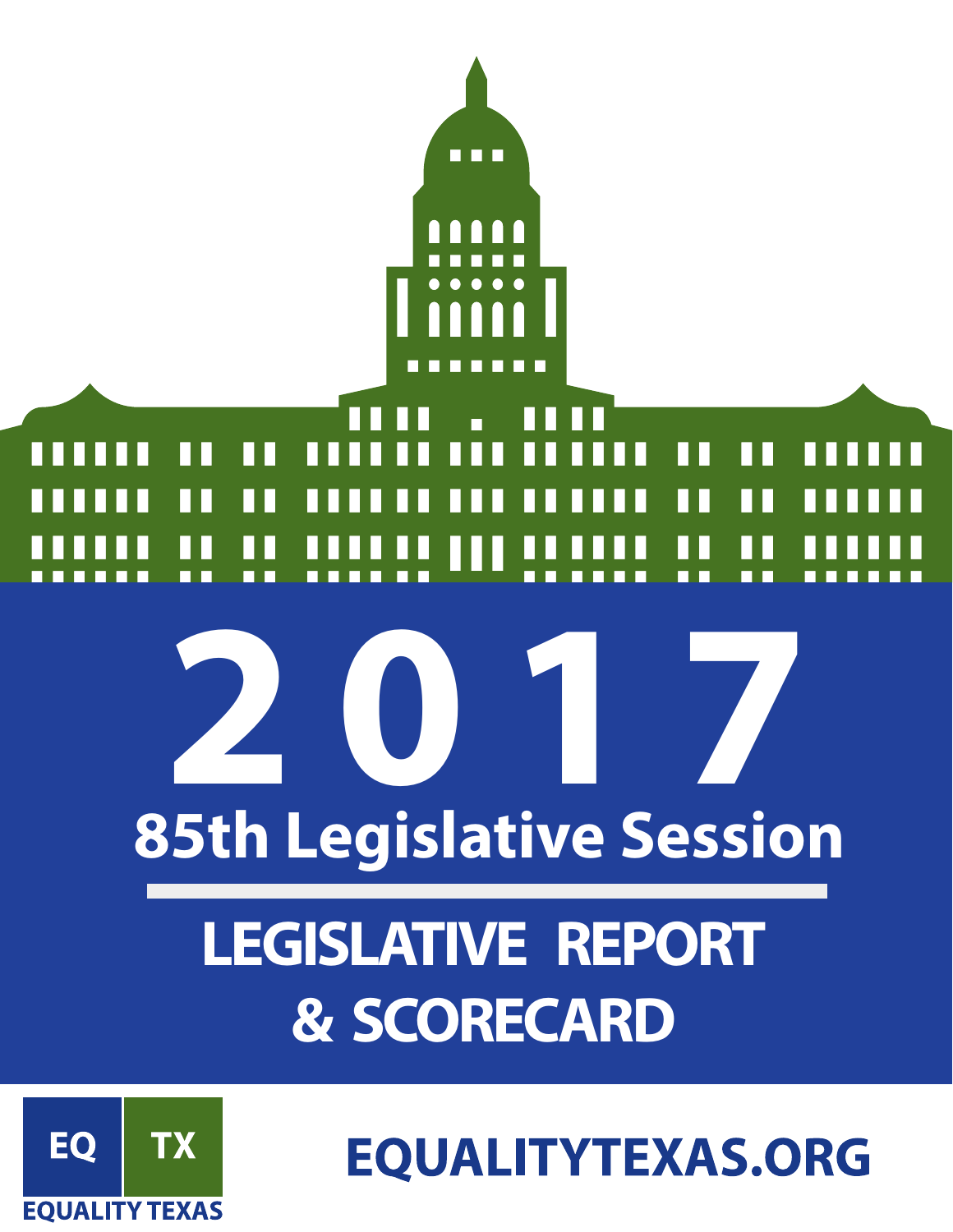

During what is now being called the "session of oppression", the Equality Texas team and its members have been on the ground fighting for the very heart of our mission and guiding principles. This session, over two dozen bills targeting LGBTQ people have been filed. Many of these bills target our most vulnerable and marginalized communities.

Equality Texas is committed to building partnerships and coalitions with faith leaders, the business community and advocacy groups to stand against a historic wave of discriminatory and harmful legislation coming out of Austin this session. Partnerships such as Texas Believes have activated Texans from all over in a united message that "discrimination is not a Texas Value".

Despite the historic number of anti-LGBT bills this session, a record 40 bills were filed this session by our allies in the legislature that seek to end discrimination and create safe communities for LGBTQ Texans. Three of these bills that relate to expanding nondiscrimination protections for LGBTQ people were voted out of committee, a historic first for this type of legislation in Texas.

This session has also been marked with the increased activation of our membership. Over 10,000 members have taken over 20,000 actions this session. This includes emails to legislative offices, calls to lawmakers and visits to capitol offices. These efforts are not going unnoticed. Legislators are noticing our presence and are paying attention.

This report and scorecard are a snapshot of the bills, both good and bad, that were filed this session and their status when session was concluded. You will also be able to look at how your local state representative and state senator fared this session. If they received a failing grade, make sure to give their office a call and tell them as their constituent, you expect better.

**EQUALITY TEXA** 

EQUAL

I hope reading this report will make you more informed and armed with the information you need to continue to stay engaged in the future of our state.

Thank you for all that you do,

Juret

*Chuck Smith, CEO Equality Texas*

P.S. Special Session Called by Governor Abbott Our work is not over. Governor Abbott has called a special session for July 18 and is including bathroom regulation for transgender people on the agenda. In the time leading up to and during the 30 days of the special session, it is more important than ever to stay engaged. Equality Texas will continue to keep you updated and will send updates and alerts asking you to act. It is vital that we stay engaged and show those in Austin that we are watching and we will not stop fighting.

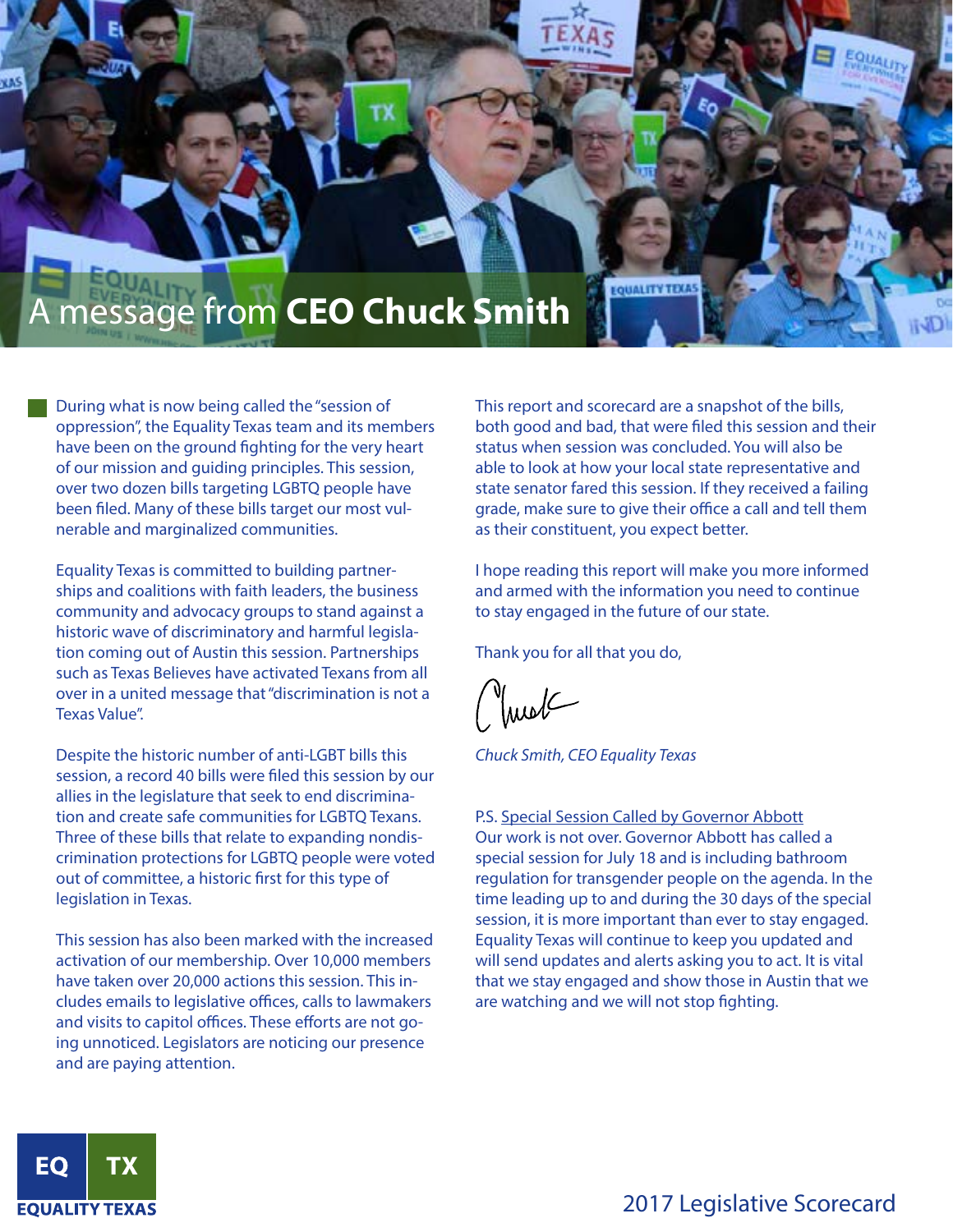# 85th Regular Session **Supported Legislation**

#### **Repeal of "Homosexual Conduct"**

Proposed legislation would strike the unconstitutional provision currently in the Texas penal code that outlaws the practice of "homosexual conduct". A hearing was held on HB 1848 and was voted out favorably from committee but was stalled in the Calendars Committee.

HB 96 by Rep. Moody (D-El Paso) HB 1848 by Rep. Coleman (D-Houston) SB 166 by Sen. Rodriguez (D-El Paso) SB 236 by Sen. Menendez (D-San Anotnio) *Last Action: Left Pending in Calendars Committee*

#### **Updating statute to reflect marriage equality**

Legislation introduced would seek to update and adjust language in Texas statute to reflect the 2015 Supreme Court marriage ruling. A hearing was held on HB 1663 and was left pending in committee

HB 1663 by Rep. Dutton (D-Houston) HB 573 by Rep. Thompson (D-Houston) SB 157 by Sen. Hinojosa (D-McAllen) SB 251 by Sen. Rodriguez (D-El Paso)

*Last Action: Left Pending in Committee*

#### **Transgender health committee** *Last Action: Referred to State Affairs*

Legislation introduced would create a transgender health advisory committee to provide recommendations on health related issues for trans Texans.

HB 943 by Rep. Howard (D-Austin) *Last Action: Referred to State Affairs*

#### **Amending of identity documents**

Legislation introduced in both the House and Senate would standardize the correction of gender markers for identity documents.

SB 1341 by Sen. Garcia (D-Houston) HB 4101 by Rep. Lucio III (D-Brownsville) *Last Action: Referred to State Affairs* 

#### **Intersex Consent**

Legislation introduced would prohibit non-consenual genital surgery on minors with intersex traits.

SB 1342 by Sen. Garcia (D-Houston) *Last Action: Referred to State Affairs* 

#### **Equal access to bathrooms and changing facilities**

Legislation introduced would enable local municipalities to establish policies that allow people to use bathroom or changing facilities that match their gender identity.

SB 1113 by Sen. Garcia (D-Houston) HB 4243 by Rep. Hinojosa (D-Austin)

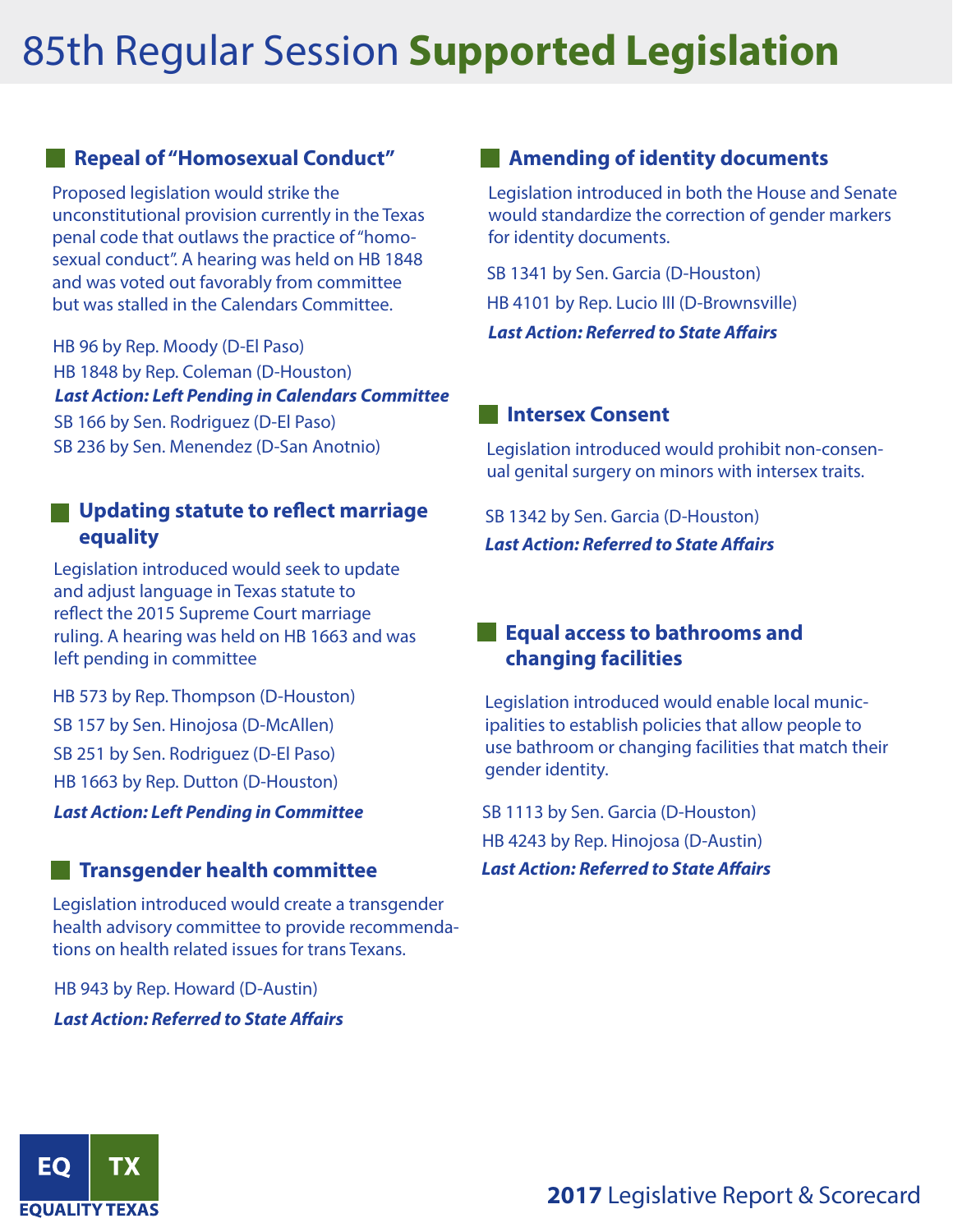# 85th Regular Session **Supported Legislation**

#### **Comprehensive non-discrimination**

Comprehensive non-discrimination legislation would add sexual orientation and gender identity to the list of protected classes in employment, housing and access to insurance. HB 192, HB 225 and HB 290 received committee hearings and were voted out of committee favorably but were stalled in the Calendars Committee.

HB 192 by Rep. Bernal (D-San Antonio) HB 225 by Rep. Johnson (D-Dallas) HB 290 by Rep. Johnson (D-Dallas) HB 1018 by Rep. Alonzo (D-Dallas) HB 1534 by Rep. Farrar (D-Houston)<br>
HB 717 by Rep. Wu (D-Houston)<br>
HB 717 by Rep. Wu (D-Houston) SB 165 by Sen. Rodriguez (D-El Paso) SB 1160 by Sen. Garcia (D-Houston) *Last Action: Left Pending in Calendars Committee*

#### **Sex Education in Public Education**

Legislation would provide for age appropriate, medically accurate human sexuality education in public schools.

HB 1547 by Rep Gonzalez (D-El Paso) SB 1104 by Sen. Watson (D-Austin)

*Last Action: Referred to Public Education and Education*

#### **Rights of children in foster care**

Legislation introduced would re-establish the "foster care bill of rights" protecting vulnerable youth in the Texas foster care system.

HB 4124 by Rep. Rodriguez (D-Austin) *Last Action: Referred to Human Services* 

#### **EXCONVERSION therapy as unprofessional conduct**

Legislation would treat as unprofessional conduct by mental health providers who attempt to change or alter the sexual orientation of a child.

HB 569 by Rep. Israel (D-Austin) *Last Action: Referred to State Affairs* 

#### **HIV/AIDS Prevention**

Legislation introduced would provide for programs and policies that seek to increase education, testing and prevention of HIV/AIDS

HB 226 by Rep. Howard (D-Austin) HB 2006 by Rep. Anchia (D-Dallas) SB 1265 by Sen. Miles (D-Houston)

*Last Action: Referred to Public Health, Insurance and Health & Human Services*

#### **Rights of the Elderly**

Legislation introduced would add sexual orientation and gender identity or expression to the "rights of the elderly"

HB 4246 by Rep. Arevalo (D-San Antonio)

*Last Action: Referred to State Affairs* 

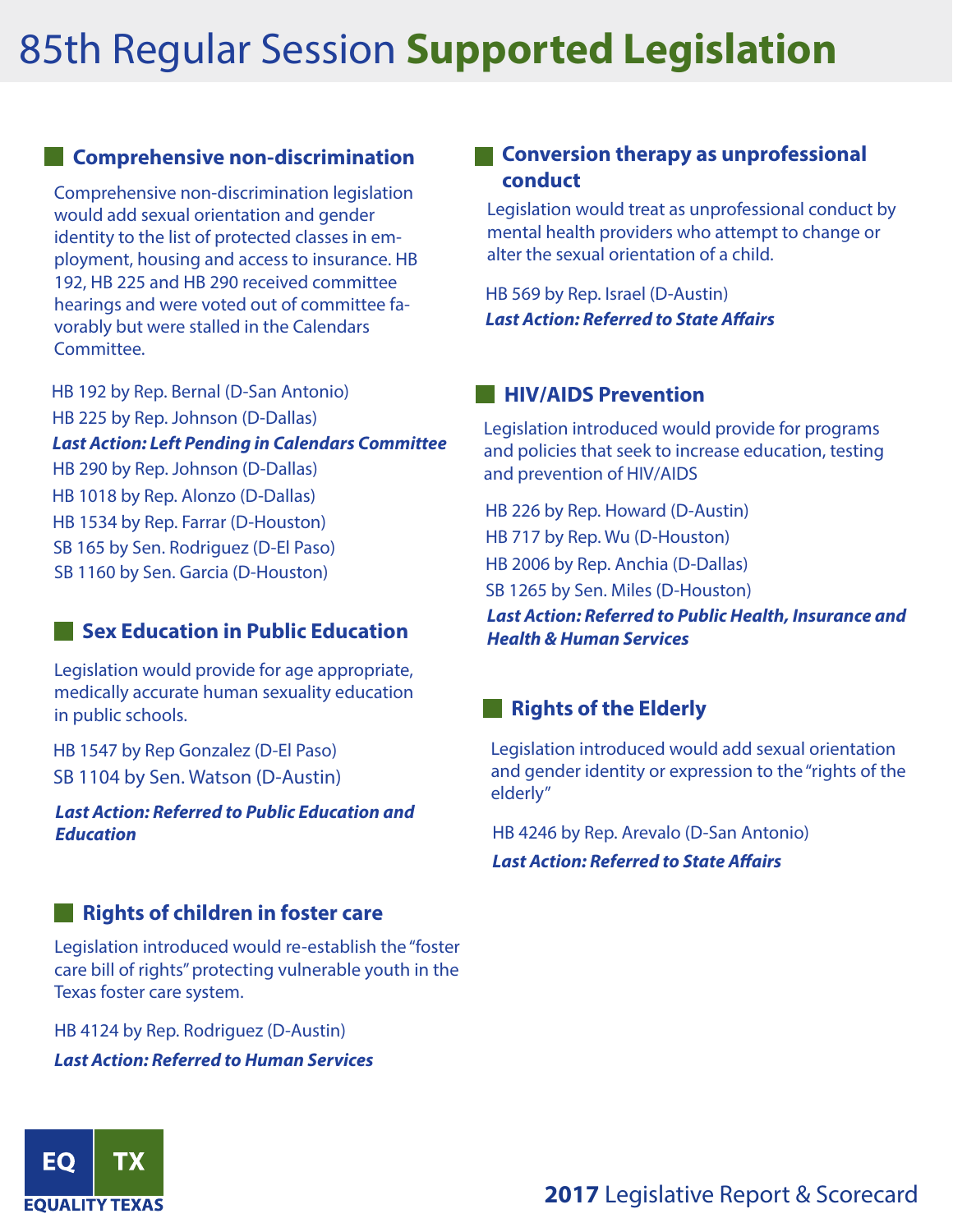# 85th Regular Session **Opposed Legislation**

#### **Regulating bathroom and changing facilities for Transgender Texans**

SB 6 or the so-called "bathroom bill" would regulate the use of bathrooms or changing facilities based on one's sex on their birth certificate

#### *Last Action: Passed Senate, not referred to a House Committee* SB 6 by Sen. Kolkhorst (R-Brenham)

HB 1362 by Rep. Shaheen (R-Plano) HB 2899 by Rep. Simmons (R-Carrollton) *Last Action: Left pending in committee*

#### **Transgender participation in school sports**

SB 2095 would allow the Texas University Interscholastic League (UIL) to disqualify a student taking hormones from competing in student athletics-even if that student is only taking them because they are transgender.

*Last Action: Passed Senate, Left Pending in House Public Education Committee* SB 2095 by Sen. Hall (R-Dallas)

#### **Local pre-emption**

Legislation introduced would allow the state to preemt local ordinances that protect LGBTQ people and prohibit municipalities and school districts from enacting policies that expand non-discrimination protections.

HB 4097 by Rep. Cain (R-Deer Park) SB 92 by Sen. Hall (R-Edgewood) *Last Action: Left Pending in Committee*

#### **Religious refusals for state funded child welfare providers**

HB 3859 would provide state funded private child welfare providers the ability to refuse to serve clients based on a "sincerely held religious belief"

*Last Action: Signed by Governor* HB 3859 by Rep. Frank (R-Wichita Falls) HB 1805 by Rep. Sanford (R-McKinney) SB 892 by Sen. Perry (R-Lubbock)

#### **Religious Refusals**

Several bills introduced in the House and Senate would create a religious exemption for individuals and government employees providing services to the public based on a "sincerely held religious belief".

*Last Action: Passed Senate, Left Pending in House Calendars Committee* HB 1813 by Rep. Flynn (R-Canton) HB 2779 by Rep. Schaefer (R-Tyler) HB 2795 by Rep. Lang (R-Granbury) HB 2876 by Rep. Sanford (R-McKinney) HB 3856 by Rep. Rinaldi (R-Irving) SB 522 by Sen. Birdwell (R-Granbury) HB 2878 by Rep. Sanford (R-McKinney) HB 428 by Rep. King (R-Weatherford) HB 1923 by Rep. Krause (R-Fort Worth) HB 3571 by Rep. Oliverson (R-Cypress) SB 651 by Sen. Perry (R-Lubbock) SB 893 by Sen. Hughes (R-Mineola) SB 2096 by Sen. Hall (R-Edgewood) SB 1536 by Sen. Campbell (R-New Braunfels)

#### **Ban on "sanctuary cities"**

SB 4 prohibits the ability of local jurisdictions to protect immigrant communities and operate its jails, including denial of detainers for persons who are otherwise eligible for release.

SB 4 by Sen. Perry (R-Lubbock) *Last Action: Signed by Governor*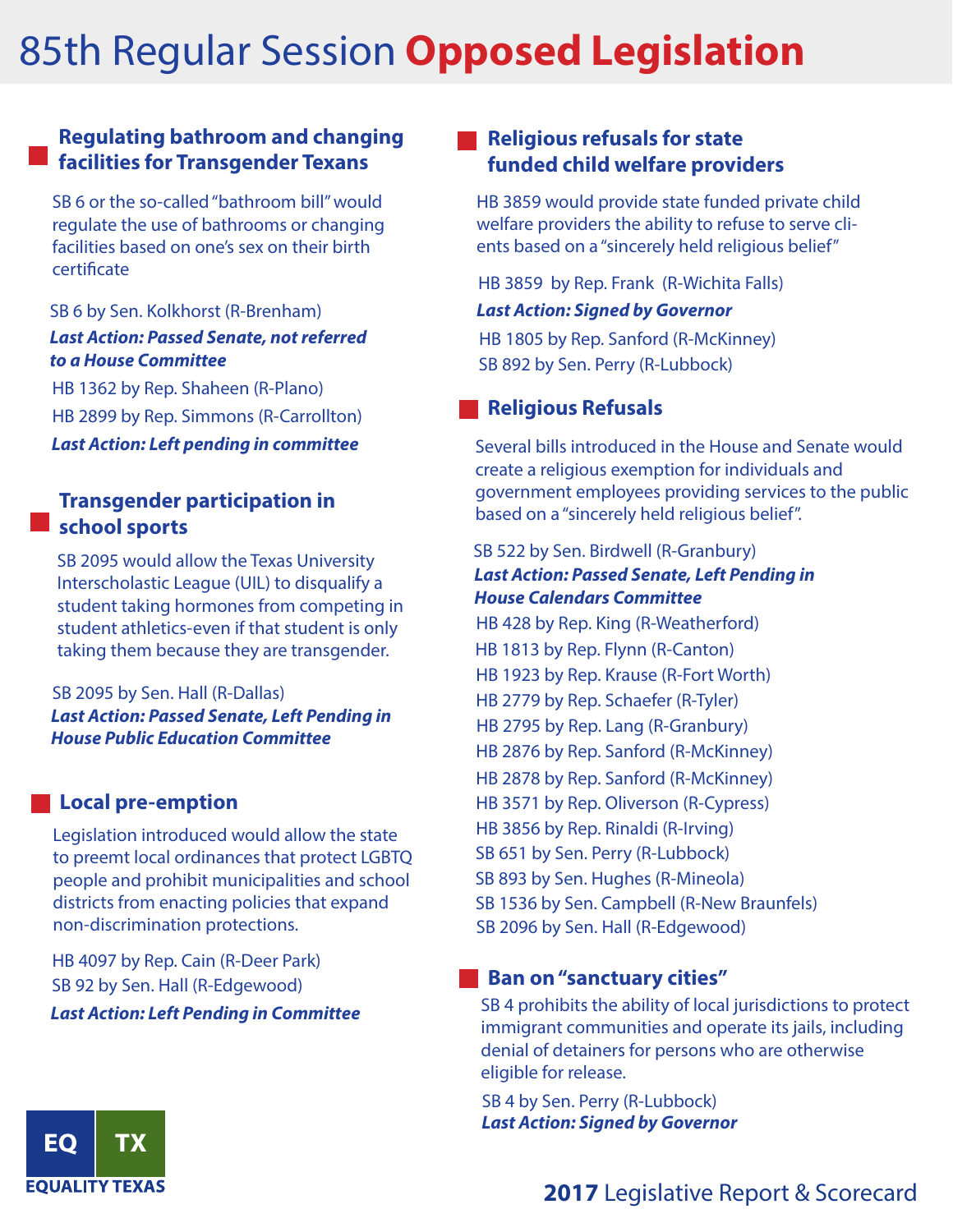# Building a state of **equality through action**



## **Building Strategic Partnerships**

Equality Texas has never had a more diverse and savvy group of state and national partners, including the Human Rights Campaign, the ACLU of Texas, Transgender Education Network of Texas and Texas Freedom Network. This coalition of advocacy organizations also known as "the Texas Equality Coalition" was integral to the increased activism and engagement during the 85th legislative session.





**2017** Legislative Report & Scorecard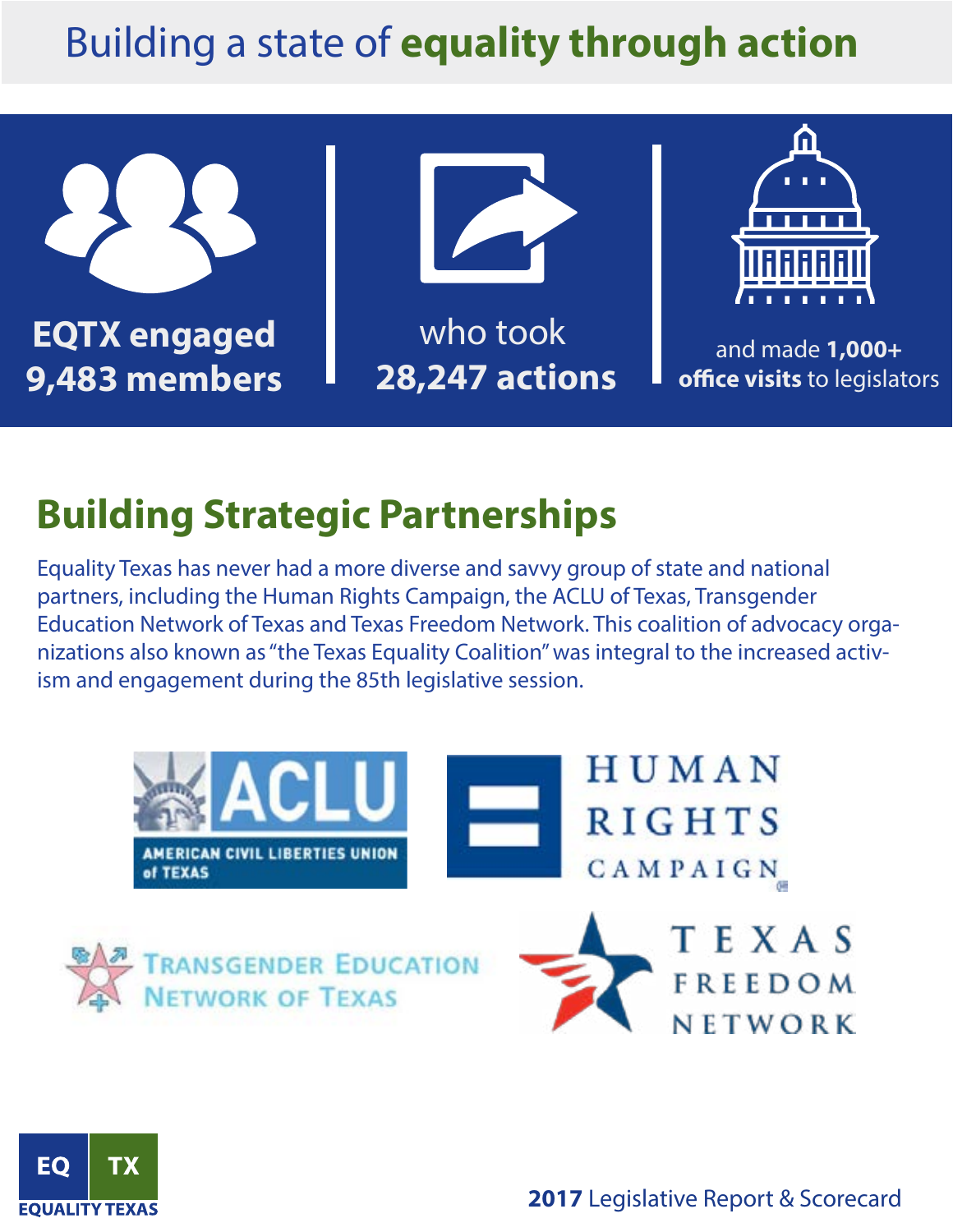# **Legislative Scorecard** Methodology

In the scorecard that follows, the analysis is based on votes taken on the floor of each chamber and how each member cast their vote for each piece of legislation.

All of the bills that reached the floor were contrary to the agenda of Equality Texas or had amendments offered that were contrary to the agenda of Equality Texas. Therefore, a vote of AGAINST was recommended for each bill or amendment. "1" indicateS a vote AGAINST the bill or amendment and votes IN FAVOR of the bill or amendment are indicated with a "0". Votes where the legislator was absent are denoted with a "-" are counted as a "0" for the legislator.

Extra credit points were awarded as follows and are based on a number of factors including committee votes, advancing the EQTX agenda behind the scenes, active engagement in floor and/or committee debate and authorship of legislation.

+10 for primary authorship of supported legislation

- -10 for primary authorship of opposed legislation
- +10 for advancing EQTX agenda
- -10 for advancing against EQTX agenda
- +5 for co-authoring supported legislation
- -5 for co-authoring opposed legislation

The final score is determined by combining floor votes and extra credit and a letter grade is assigned based on the score received.

#### **Scorecard Key**

**SB 4:** Ban on so-called "sanctuary cities"

**HB 3859:** Providing the providers of child welfare services the ability to discriminate and refuse service to clients if doing so conflicts with sincerely held religious beliefs

**SB 2078 (Paddie amendment):** Bathroom amendment targeted at K-12

**HB 100 (Tinderholt amendment):** Amendment that defines sex as the "physical condition of being male or female" **SB 302 (Krause amendment) :** Amendment that protects a "sincerely held religious belief" with regards to admission to the Texas state bar

**SB 6:** Prohibiting transgender Texans from using restroom and changing facilities consistent with their gender identity. **SB 522:** Allowing county clerks to pass off issuing marriage licenses to other certifying officials if issuing that marriage license conflicts with the clerk's "sincerely held religious beliefs"

**SB 2095:** Relating to regulation of steroid use by students participating in athletic competitions sponsored or sanctioned by the University Interscholastic League



**2017** Legislative Report & Scorecard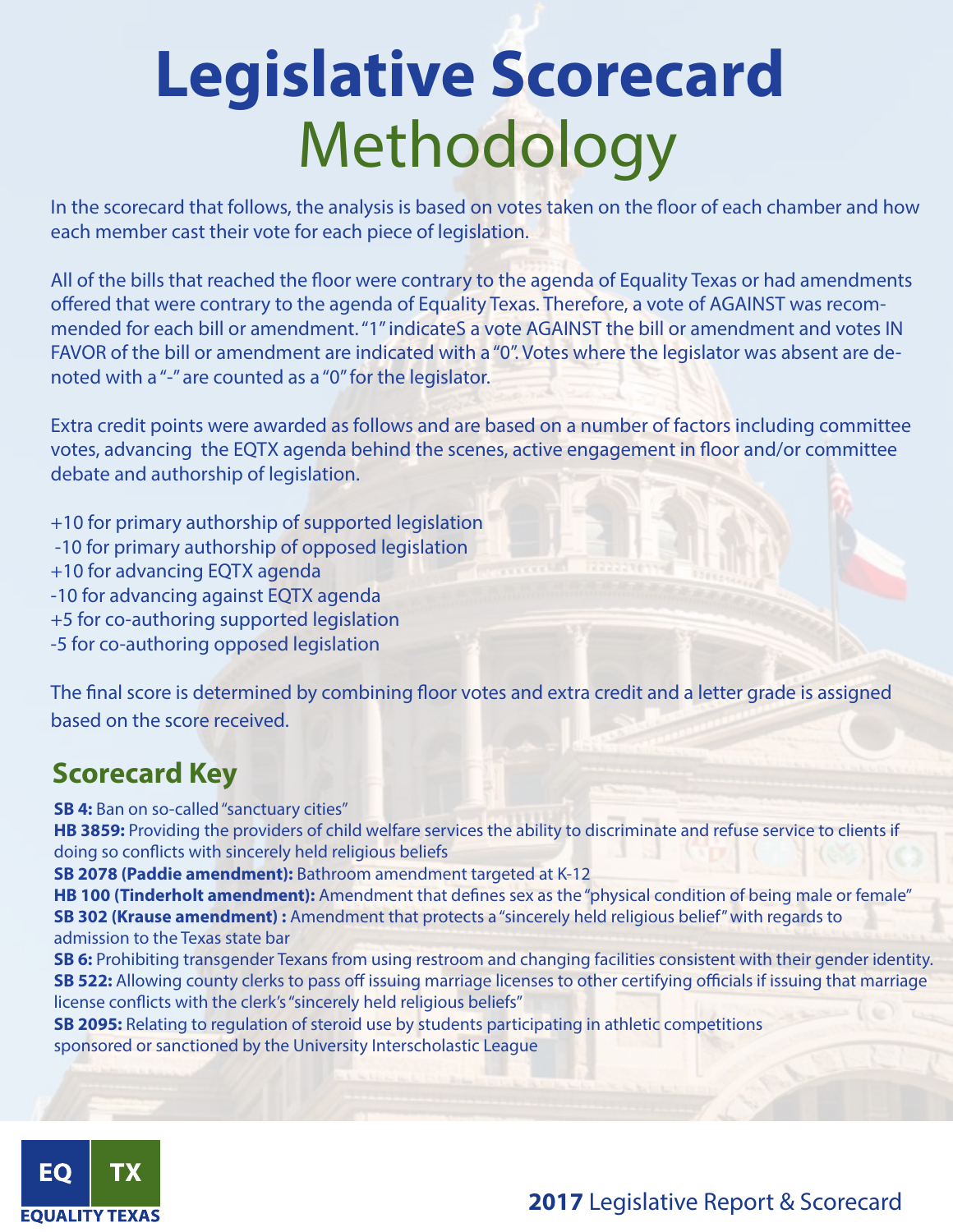| <b>State Representative</b> | Party          | <b>District</b> | <b>SB4</b>     | 3859<br>$\frac{8}{1}$ | 2078<br>$\frac{8}{5}$ | <b>001</b><br>$\frac{1}{2}$ | 302<br>$\overline{\mathbf{5}}$ | Points<br>Extra          | Score  | Grade |
|-----------------------------|----------------|-----------------|----------------|-----------------------|-----------------------|-----------------------------|--------------------------------|--------------------------|--------|-------|
| Alma Allen                  | D              | 131             | 1              | $\overline{0}$        | 1                     | $\mathbf{1}$                | 1                              | $\overline{\phantom{0}}$ | 80%    | B     |
| <b>Roberto Alonzo</b>       | D              | 87              | $\mathbf{1}$   | 1                     | 1                     | $\mathbf{1}$                | $\mathbf{1}$                   | 10                       | 110%   | $A+$  |
| Carol Alvarado              | D              | 145             | 1              | 1                     | 1                     | 1                           | 1                              | -                        | 100%   | A     |
| Rafael Anchia               | D              | 103             | 1              | 1                     | 1                     | $\mathbf{1}$                | $\mathbf{1}$                   | 25                       | 125%   | $A+$  |
| Charles "Doc" Anderson      | R              | 56              | 0              | $\mathbf 0$           | $\mathbf 0$           | 0                           | $\overline{0}$                 | $-5$                     | $-5%$  | F     |
| <b>Rodney Anderson</b>      | $\mathsf{R}$   | 105             | $\overline{0}$ | $\overline{0}$        | $\overline{0}$        | $\overline{0}$              | $\overline{0}$                 | $-5$                     | $-5%$  | F     |
| Diana Arevalo               | D              | 116             | 1              | 1                     | 1                     | $\mathbf{1}$                | $\mathbf{1}$                   | $+15$                    | 115%   | $A+$  |
| <b>Trent Ashby</b>          | R              | 57              | $\overline{0}$ | $\overline{0}$        | $\overline{0}$        | $\overline{0}$              | $\overline{0}$                 | $-5$                     | $-5%$  | F     |
| <b>Ernest Bailes</b>        | R              | 18              | 0              | $\mathbf 0$           | $\mathbf 0$           | $\overline{0}$              | $\overline{0}$                 | $-5$                     | $-5%$  | F     |
| Cecil Bell Jr.              | $\mathsf{R}$   | $\overline{3}$  | $\overline{0}$ | $\overline{0}$        | $\overline{0}$        | $\overline{0}$              | $\overline{0}$                 | $-5$                     | $-5%$  | F     |
| Diego Bernal                | D              | 123             | 1              | 1                     | 1                     | $\mathbf{1}$                | 1                              | $+20$                    | 120%   | $A+$  |
| Kyle Biedermann             | $\mathsf{R}$   | 73              | $\overline{0}$ | $\overline{0}$        | $\overline{0}$        | $\overline{0}$              | $\overline{0}$                 | $-5$                     | $-5%$  | F     |
| Cesar Blanco                | D              | 76              | 1              | 1                     | 1                     | 1                           | 1                              | $\overline{\phantom{0}}$ | 100%   | A     |
| Dwayne Bohac                | $\mathsf{R}$   | 138             | $\overline{0}$ | $\overline{0}$        | $\overline{0}$        | $\overline{0}$              | $\overline{0}$                 | $-5$                     | $-5%$  | F     |
| Dennis Bonnen               | R              | 25              | $\mathbf 0$    | $\mathbf 0$           | $\mathbf 0$           | 0                           | $\overline{0}$                 | $-5$                     | $-5%$  | F     |
| <b>Greg Bonnen</b>          | $\overline{R}$ | 24              | $\overline{0}$ | $\overline{0}$        | $\overline{0}$        | $\overline{0}$              | $\overline{0}$                 | $-5$                     | $-5%$  | F     |
| <b>Cindy Burkett</b>        | ${\sf R}$      | 113             | $\overline{0}$ | $\overline{0}$        | $\overline{0}$        | $\overline{0}$              | $\mathbf 0$                    | $-15$                    | $-15%$ | F-    |
| De Wayne Burns              | $\mathsf{R}$   | 58              | $\overline{0}$ | $\overline{0}$        | $\mathbf{0}$          | $\overline{0}$              | $\mathbf{0}$                   | $-5$                     | $-5%$  | F     |
| <b>Dustin Burrows</b>       | R              | 83              | $\mathbf 0$    | $\overline{0}$        | $\mathbf 0$           | $\mathbf 0$                 | $\mathbf 0$                    | $-5$                     | $-5%$  | F     |
| <b>Angie Chen Button</b>    | $\mathsf{R}$   | 112             | $\overline{0}$ | $\mathbf{0}$          | $\mathbf{0}$          | $\overline{0}$              | $\overline{0}$                 | $-5$                     | $-5%$  | F     |
| <b>Briscoe Cain</b>         | R              | 128             | $\mathbf 0$    | $\overline{0}$        | $\mathbf 0$           | $\mathbf 0$                 | 0                              | $-25$                    | $-25%$ | F-    |
| <b>Terry Canales</b>        | D              | 40              | $\mathbf{1}$   | $\mathbf{0}$          | $\mathbf{1}$          | $\mathbf{1}$                | $\mathbf{1}$                   | ÷                        | 80%    | $B -$ |
| Giovanni Capriglione        | R              | 98              | $\mathbf 0$    | $\overline{0}$        | $\mathbf 0$           | $\mathbf 0$                 | $\mathbf 0$                    | $-5$                     | $-5%$  | F     |
| <b>Travis Clardy</b>        | $\mathsf{R}$   | 11              | $\mathbf{0}$   | $\mathbf{0}$          | $\mathbf 0$           | $\mathbf{0}$                | $\pmb{0}$                      | $-5$                     | $-5%$  | F     |

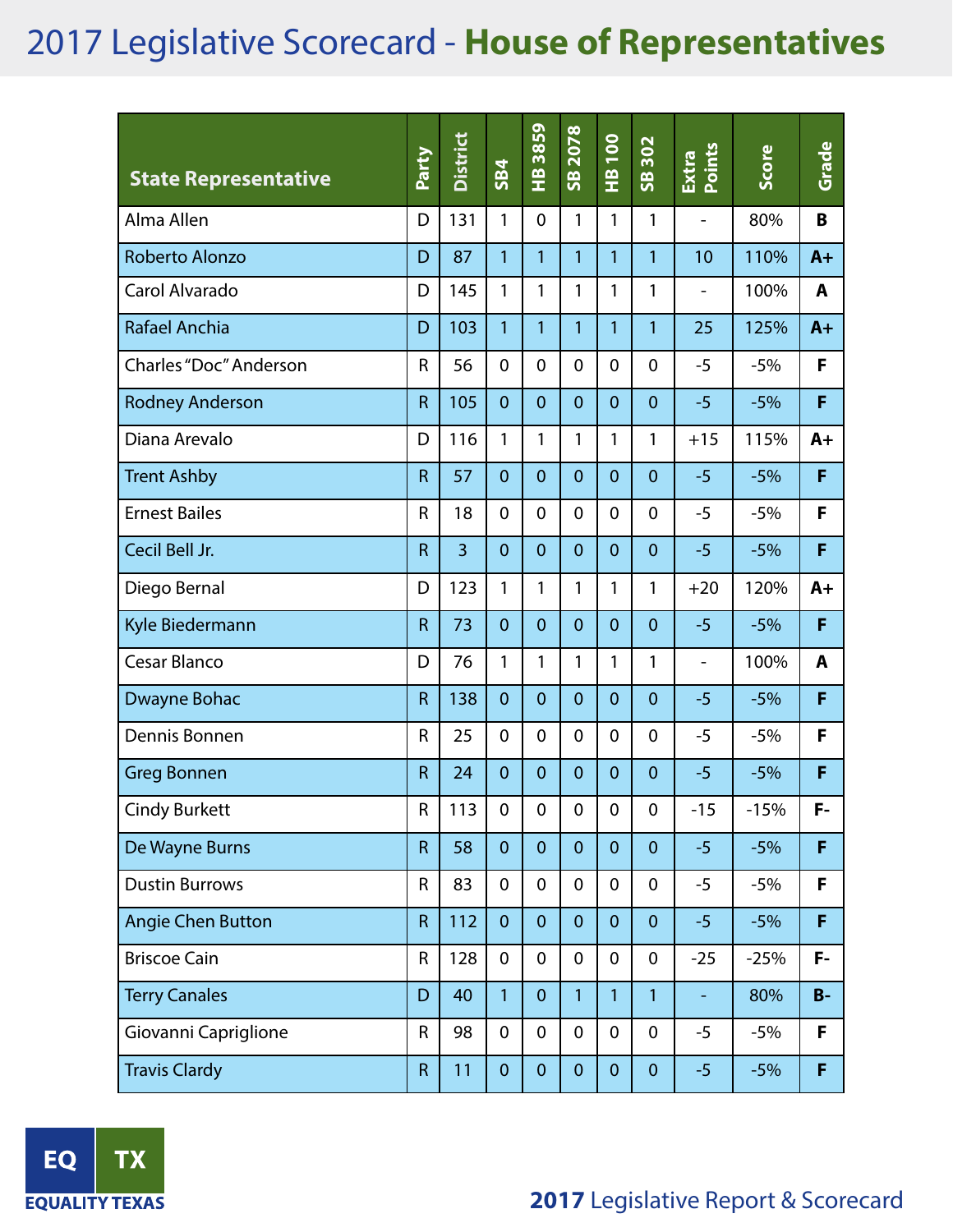| <b>State Representative</b>   | Party          | <b>District</b> | <b>SB4</b>     | 3859<br>$\frac{\omega}{L}$ | 2078<br>$\frac{8}{5}$    | <b>001</b><br>$\frac{\infty}{1}$ | 302<br>$\frac{8}{5}$ | Points<br>Extra          | Score   | Grade          |
|-------------------------------|----------------|-----------------|----------------|----------------------------|--------------------------|----------------------------------|----------------------|--------------------------|---------|----------------|
| <b>Garnet Coleman</b>         | D              | 147             | 1              | 1                          | $\mathbf{1}$             | 1                                | 1                    | $+20$                    | 120%    | $A+$           |
| <b>Nicole Collier</b>         | D              | 95              | 1              | $\overline{0}$             | $\mathbf{1}$             | 1                                | 1                    | ٠                        | 80%     | $B -$          |
| <b>Byron Cook</b>             | $\mathsf{R}$   | 8               | $\mathbf 0$    | $\mathbf 0$                | $\mathbf 0$              | $\mathbf 0$                      | $\mathbf 0$          | $-15$                    | $-15%$  | F-             |
| <b>Philip Cortez</b>          | D              | 117             | 1              | 1                          | $\mathbf{1}$             | 1                                | 1                    | -                        | 100%    | $\mathbf{A}$   |
| <b>Scott Cosper</b>           | $\mathsf{R}$   | 54              | $\mathbf 0$    | $\overline{0}$             | $\overline{0}$           | $\mathbf 0$                      | $\mathbf 0$          | $-5$                     | $-5%$   | F              |
| <b>Tom Craddick</b>           | $\mathsf{R}$   | 82              | $\overline{0}$ | $\overline{0}$             | $\overline{0}$           | $\overline{0}$                   | $\overline{0}$       | $-5$                     | $-5%$   | F              |
| John C. Cryier                | $\mathsf{R}$   | 17              | $\mathbf 0$    | $\overline{0}$             | $\overline{0}$           | $\mathbf 0$                      | $\mathbf 0$          | $-5$                     | $-5%$   | F              |
| <b>Tony Dale</b>              | $\overline{R}$ | 136             | $\overline{0}$ | $\overline{0}$             | $\overline{0}$           | $\overline{0}$                   | $\overline{0}$       | $-15$                    | $-15%$  | F-             |
| <b>Drew Darby</b>             | $\mathsf{R}$   | 72              | $\mathbf 0$    | $\overline{0}$             | $\overline{0}$           | $\mathbf 0$                      | $\mathbf 0$          | $-5$                     | $-5%$   | F              |
| <b>Sarah Davis</b>            | $\mathsf{R}$   | 134             | $\overline{0}$ | 1                          | $\mathbf{1}$             | 1                                | 1                    | $+5$                     | 85%     | B              |
| <b>Yvonne Davis</b>           | D              | 111             | 1              | 1                          | $\overline{\phantom{0}}$ | 1                                | 1                    | -                        | 80%     | <b>B-</b>      |
| <b>Jay Dean</b>               | $\mathsf{R}$   | $\overline{7}$  | $\overline{0}$ | $\overline{0}$             | $\overline{0}$           | $\overline{0}$                   | $\overline{0}$       | $-15$                    | $-15%$  | F-             |
| Joe Deshotel                  | D              | 22              | 1              | 1                          | 1                        | 1                                | 1                    | $\overline{a}$           | 100%    | A              |
| <b>Dawnna Dukes</b>           | D              | 46              | $\mathbf{1}$   | 1                          | $\mathbf{1}$             | 1                                | 1                    | ÷,                       | 100     | $\overline{A}$ |
| Harold Dutton Jr.             | D              | 142             | 1              | 1                          | $\frac{1}{2}$            | 1                                | 1                    | $+15$                    | 90%     | A-             |
| <b>Gary Elkins</b>            | $\mathsf{R}$   | 135             | $\mathbf{0}$   | $\mathbf{0}$               | $\overline{0}$           | $\overline{0}$                   | $\overline{0}$       | $-5$                     | $-5%$   | F              |
| Wayne Faircloth               | R              | 23              | $\mathbf 0$    | $\mathbf 0$                | 0                        | $\mathbf 0$                      | $\mathbf 0$          | $-5$                     | $-5%$   | F              |
| <b>Pat Fallon</b>             | $\mathsf{R}$   | 106             | $\overline{0}$ | $\mathbf{0}$               | $\mathbf{0}$             | $\mathbf{0}$                     | $\mathbf{0}$         | $-5$                     | $-5%$   | F              |
| Jessica Farrar                | D              | 148             | $\mathbf{1}$   | 1                          | $\mathbf{1}$             | $\mathbf{1}$                     | 1                    | $+20$                    | 120%    | $A+$           |
| Dan Flynn                     | $\mathsf{R}$   | $\overline{2}$  | $\overline{0}$ | $\mathbf{0}$               | $\mathbf{0}$             | $\mathbf{0}$                     | $\overline{0}$       | $-25$                    | $-125%$ | F-             |
| James Frank                   | R              | 69              | $\mathbf 0$    | $\mathbf 0$                | 0                        | $\mathbf 0$                      | $\mathbf 0$          | $-25$                    | $-25%$  | F-             |
| John M. Frullo                | $\mathsf{R}$   | 84              | $\overline{0}$ | $\mathbf{0}$               | $\mathbf{0}$             | $\mathbf{0}$                     | $\mathbf{0}$         | $-5$                     | $-5%$   | F              |
| <b>Charlie Geren</b>          | $\mathsf R$    | 99              | $\mathbf 0$    | $\mathbf 0$                | 0                        | $\mathbf 0$                      | $\mathbf 0$          | $\overline{\phantom{0}}$ | 0%      | F              |
| <b>Barbara Gervin-Hawkins</b> | D              | 120             | $\mathbf{1}$   | $\mathbf{1}$               | $\mathbf{1}$             | $\mathbf{1}$                     | $\mathbf{1}$         | ۰                        | 100%    | $\mathbf{A}$   |

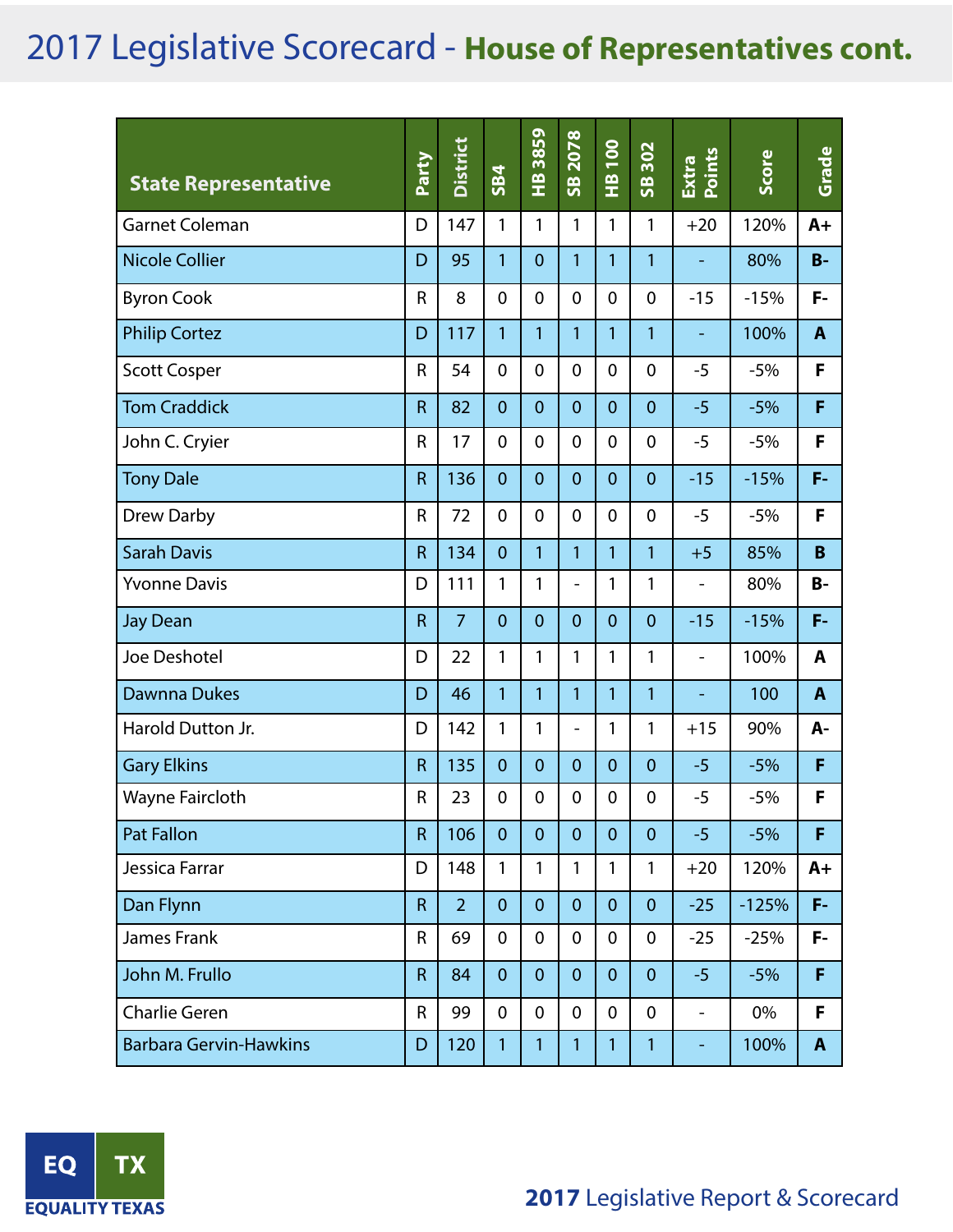| <b>State Representative</b> | Party        | <b>District</b> | <b>SB4</b>     | 3859<br>$\frac{\omega}{L}$ | 2078<br>$\frac{8}{5}$    | $\overline{100}$<br>$\frac{\omega}{T}$ | 302<br>$\frac{8}{5}$     | Points<br>Extra          | Score  | Grade        |
|-----------------------------|--------------|-----------------|----------------|----------------------------|--------------------------|----------------------------------------|--------------------------|--------------------------|--------|--------------|
| <b>Helen Giddings</b>       | D            | 109             | 1              | 1                          | 1                        | 1                                      | $\mathbf{1}$             | $\overline{a}$           | 100%   | A            |
| <b>Craig Goldman</b>        | $\mathsf{R}$ | 97              | $\overline{0}$ | $\overline{0}$             | $\overline{0}$           | $\overline{0}$                         | $\overline{0}$           | $-5$                     | $-5%$  | F            |
| Larry Gonzales              | R            | 52              | $\overline{0}$ | $\mathbf 0$                | 0                        | $\Omega$                               | $\mathbf 0$              | $-5$                     | $-5%$  | F            |
| <b>Mary Gonzalez</b>        | D            | 75              | 1              | 1                          | 1                        | 1                                      | $\mathbf{1}$             | $+25$                    | 125%   | $A+$         |
| Lance Gooden                | $\mathsf{R}$ | $\overline{4}$  | $\overline{0}$ | $\overline{0}$             | 0                        | $\overline{0}$                         | $\mathbf 0$              | ÷,                       | 0%     | F            |
| R.D. "Bobby" Guerra         | D            | 41              | 1              | 1                          | 1                        | 1                                      | 1                        | ÷,                       | 100%   | $\mathbf{A}$ |
| Ryan Guillen                | D            | 31              | 1              | $\overline{0}$             | $\overline{\phantom{0}}$ | -                                      | $\overline{\phantom{a}}$ | $\overline{\phantom{0}}$ | 20%    | D            |
| <b>Roland Gutierrez</b>     | D            | 119             | 1              | 1                          | 1                        | 1                                      | $\mathbf{1}$             | Ξ                        | 100%   | $\mathbf{A}$ |
| Cole Hefner                 | $\mathsf{R}$ | 5               | $\overline{0}$ | $\mathbf 0$                | $\overline{0}$           | $\mathbf 0$                            | $\mathbf 0$              | $-5$                     | $-5%$  | F            |
| Ana Hernandez               | D            | 143             | $\mathbf{1}$   | $\equiv$                   | $\blacksquare$           | 1                                      | $\mathbf{1}$             | ÷,                       | 60%    | $\mathsf{C}$ |
| <b>Abel Herrero</b>         | D            | 34              | 1              | 1                          | 1                        | $\frac{1}{2}$                          | $\mathbf{1}$             | $\overline{\phantom{0}}$ | 80%    | <b>B-</b>    |
| Gina Hinojosa               | D            | 49              | $\mathbf{1}$   | 1                          | $\mathbf{1}$             | 1                                      | $\mathbf{1}$             | $+25$                    | 125%   | $A+$         |
| <b>Justin Holland</b>       | R            | 33              | $\mathbf 0$    | $\mathbf 0$                | $\overline{0}$           | $\Omega$                               | $\mathbf 0$              | $-5$                     | $-5%$  | F            |
| Donna Howard                | D            | 48              | 1              | 1                          | 1                        | 1                                      | 1                        | $+25$                    | 125%   | $A+$         |
| Dan Huberty                 | R            | 127             | $\mathbf 0$    | $\overline{0}$             | $\overline{0}$           | $\Omega$                               | $\mathbf{0}$             | $-5$                     | $-5%$  | F            |
| <b>Todd Hunter</b>          | $\mathsf{R}$ | 32              | $\mathbf{0}$   | $\overline{0}$             | $\overline{0}$           | $\overline{0}$                         | $\overline{0}$           | $+10$                    | 10%    | D-           |
| Jason Issac                 | R            | 45              | $\overline{0}$ | $\overline{0}$             | $\overline{0}$           | 0                                      | $\mathbf 0$              | $\overline{\phantom{0}}$ | 0%     | F            |
| Celia Israel                | D            | 50              | 1              | 1                          | 1                        | 1                                      | 1                        | $+25$                    | 125%   | $A+$         |
| Eric Johnson                | D            | 100             | $\mathbf{1}$   | 1                          | 1                        | 1                                      | 1                        | $+20$                    | 120%   | $A+$         |
| Jarvis Johnson              | D            | 139             | $\mathbf{1}$   | $\mathbf{1}$               | $\mathbf{1}$             | 1                                      | $\mathbf{1}$             |                          | 100%   | $\mathbf{A}$ |
| Kyle Kacal                  | R            | 12              | $\mathbf 0$    | $\mathbf 0$                | $\mathbf 0$              | $\mathbf 0$                            | $\mathbf 0$              | $-5$                     | $-5%$  | F            |
| Mark Keough                 | $\mathsf R$  | 15              | $\theta$       | $\mathbf 0$                | $\mathbf{0}$             | $\mathbf{0}$                           | $\mathbf{0}$             | $-15$                    | $-15%$ | F-           |
| Ken King                    | ${\sf R}$    | 88              | $\mathbf 0$    | $\mathbf 0$                | 0                        | $\mathbf 0$                            | $\mathbf 0$              | $\overline{\phantom{0}}$ | 0%     | F            |
| <b>Phil King</b>            | $\mathsf R$  | 61              | $\mathbf 0$    | $\mathbf 0$                | $\mathbf{0}$             | $\mathbf{0}$                           | $\mathbf{0}$             | $-15$                    | $-15%$ | F-           |

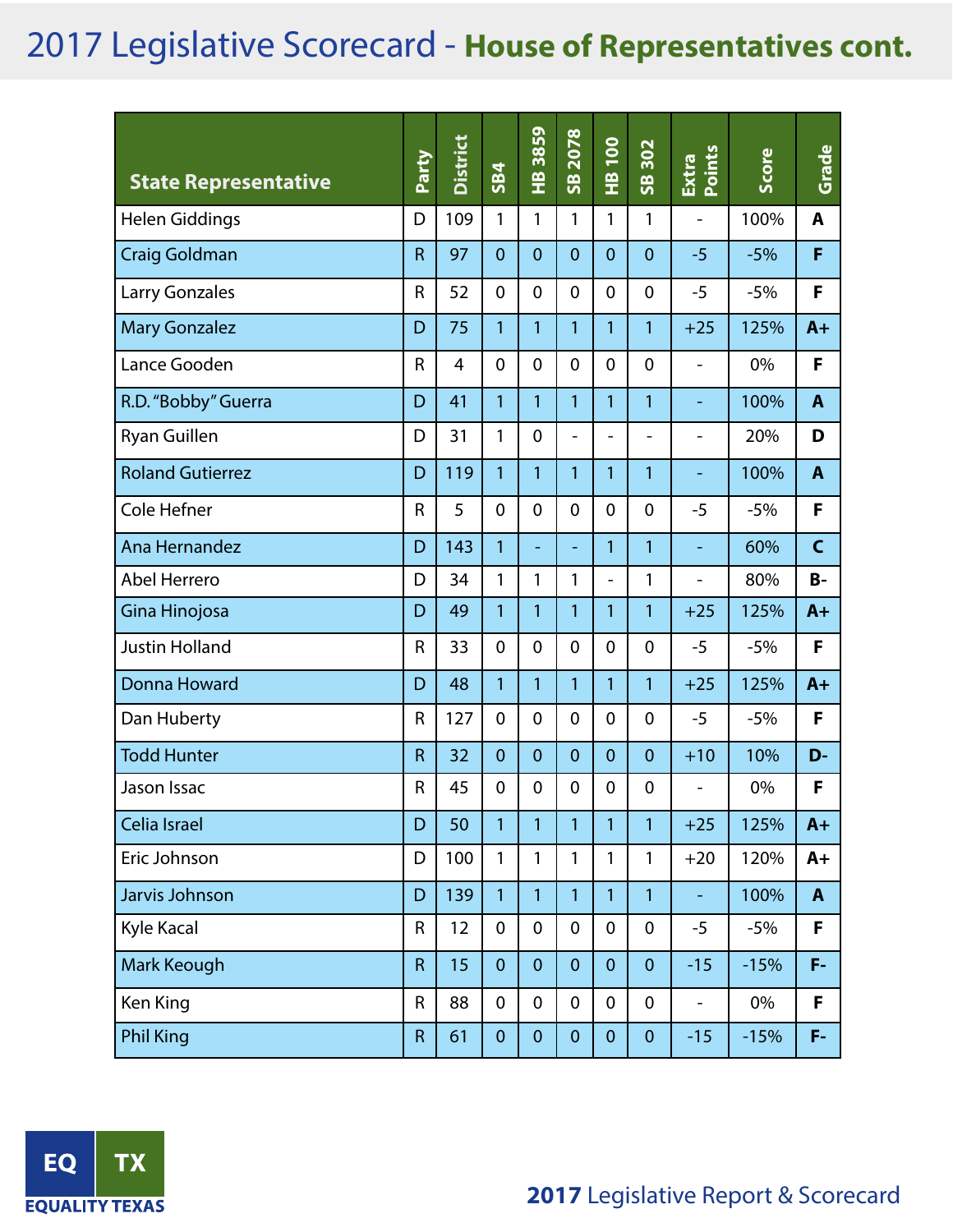| <b>State Representative</b> | Party        | <b>District</b> | <b>SB4</b>       | 3859<br>$\frac{\omega}{L}$ | 2078<br>$\frac{8}{5}$    | $\frac{100}{1}$<br>$\frac{\omega}{L}$ | 302<br>$\frac{8}{5}$ | Extra<br>Points          | Score  | Grade        |
|-----------------------------|--------------|-----------------|------------------|----------------------------|--------------------------|---------------------------------------|----------------------|--------------------------|--------|--------------|
| Tracy O. King               | D            | 80              | 1                | 1                          | $\overline{\phantom{a}}$ | 1                                     | 1                    | $\overline{\phantom{a}}$ | 80%    | <b>B-</b>    |
| <b>Stephanie Klick</b>      | $\mathsf{R}$ | 91              | $\overline{0}$   | $\overline{0}$             | $\overline{0}$           | $\overline{0}$                        | $\overline{0}$       | $-5$                     | $-5%$  | F            |
| Linda Koop                  | R            | 102             | $\mathbf 0$      | $\mathbf 0$                | $\overline{0}$           | $\mathbf 0$                           | $\mathbf 0$          | $\overline{\phantom{0}}$ | 0%     | F            |
| <b>Matt Krause</b>          | $\mathsf{R}$ | 93              | $\overline{0}$   | $\overline{0}$             | $\overline{0}$           | $\overline{0}$                        | $\overline{0}$       | $-25$                    | $-25%$ | F-           |
| John Kuempel                | R            | 44              | $\mathbf 0$      | $\overline{0}$             | $\overline{0}$           | $\mathbf 0$                           | $\mathbf 0$          | -                        | 0%     | F            |
| <b>Stan Lambert</b>         | $\mathsf{R}$ | 71              | $\overline{0}$   | $\overline{0}$             | $\overline{0}$           | $\overline{0}$                        | $\overline{0}$       | ÷,                       | 0%     | F            |
| <b>Brooks Landgraf</b>      | $\mathsf{R}$ | 81              | $\overline{0}$   | $\overline{0}$             | $\overline{0}$           | $\mathbf 0$                           | $\mathbf 0$          | $-5$                     | $-5%$  | F            |
| <b>Mike Lang</b>            | $\mathsf{R}$ | 60              | $\overline{0}$   | $\overline{0}$             | $\overline{0}$           | $\overline{0}$                        | $\overline{0}$       | $-5$                     | $-5%$  | F            |
| Lyle Larson                 | R            | 122             | $\mathbf 0$      | $\overline{0}$             | $\overline{0}$           | $\mathbf 0$                           | $\mathbf 0$          | $-5$                     | $-5%$  | F            |
| Jodie Laubenberg            | $\mathsf{R}$ | 89              | $\overline{0}$   | $\overline{0}$             | $\overline{0}$           | $\overline{0}$                        | $\overline{0}$       | $-5$                     | $-5%$  | F            |
| <b>Jeff Leach</b>           | R            | 67              | $\mathbf 0$      | $\overline{0}$             | $\overline{0}$           | $\mathbf 0$                           | $\mathbf 0$          | $-25$                    | $-25%$ | F-           |
| Oscar Longoria              | D            | 35              | $\mathbf{1}$     | 1                          | 1                        | 1                                     | 1                    | ٠                        | 100%   | $\mathbf{A}$ |
| J.M. Lozano                 | $\mathsf{R}$ | 43              | $\mathbf 0$      | $\overline{0}$             | $\overline{0}$           | $\mathbf 0$                           | $\mathbf 0$          | $-5$                     | $-5%$  | F            |
| <b>Eddie Lucio III</b>      | D            | 38              | $\mathbf{1}$     | 1                          | $\mathbf{1}$             | 1                                     | 1                    | $+10$                    | 110%   | $A+$         |
| Armando "Mando" Martinez    | D            | 39              | 1                | 1                          | 1                        | 1                                     | 1                    | $\overline{\phantom{0}}$ | 100%   | A            |
| <b>Will Metcalf</b>         | $\mathsf{R}$ | 16              | $\overline{0}$   | $\overline{0}$             | $\overline{0}$           | $\overline{0}$                        | $\overline{0}$       | $-5$                     | $-5%$  | F            |
| Morgan Meyer                | R            | 108             | $\mathbf 0$      | $\mathbf 0$                | $\mathbf 0$              | $\mathbf 0$                           | $\mathbf 0$          | $-5$                     | $-5%$  | F            |
| <b>Rick Miller</b>          | $\mathsf{R}$ | 26              | $\mathbf{0}$     | $\mathbf{0}$               | $\overline{0}$           | $\mathbf{0}$                          | $\overline{0}$       | $-5$                     | $-5%$  | F            |
| Ina Minjarez                | D            | 124             | $\mathbf{1}$     | 1                          | $\mathbf{1}$             | 1                                     | 1                    | $+15$                    | 115%   | $A+$         |
| Joe Moody                   | D            | 78              | $\mathbf{1}$     | 1                          | $\mathbf{1}$             | $\overline{1}$                        | $\mathbf{1}$         | $+25$                    | 125%   | $A+$         |
| <b>Geanie Morrison</b>      | R            | 30              | $\mathbf 0$      | $\mathbf 0$                | $\mathbf 0$              | $\mathbf 0$                           | $\mathbf 0$          | $-5$                     | $-5%$  | F            |
| Sergio Munoz, Jr.           | D            | 36              | $\mathbf{1}$     | $\mathbf{1}$               | $\mathbf{1}$             | 1                                     | $\mathbf{1}$         |                          | 100%   | $\mathbf{A}$ |
| Jim Murphy                  | R            | 133             | $\mathbf 0$      | $\mathbf 0$                | $\mathbf 0$              | $\mathbf 0$                           | $\overline{0}$       | $-15$                    | $-15%$ | F-           |
| <b>Andrew Murr</b>          | $\mathsf R$  | 53              | $\boldsymbol{0}$ | $\boldsymbol{0}$           | $\pmb{0}$                | $\pmb{0}$                             | $\pmb{0}$            | $-5$                     | $-5%$  | F            |

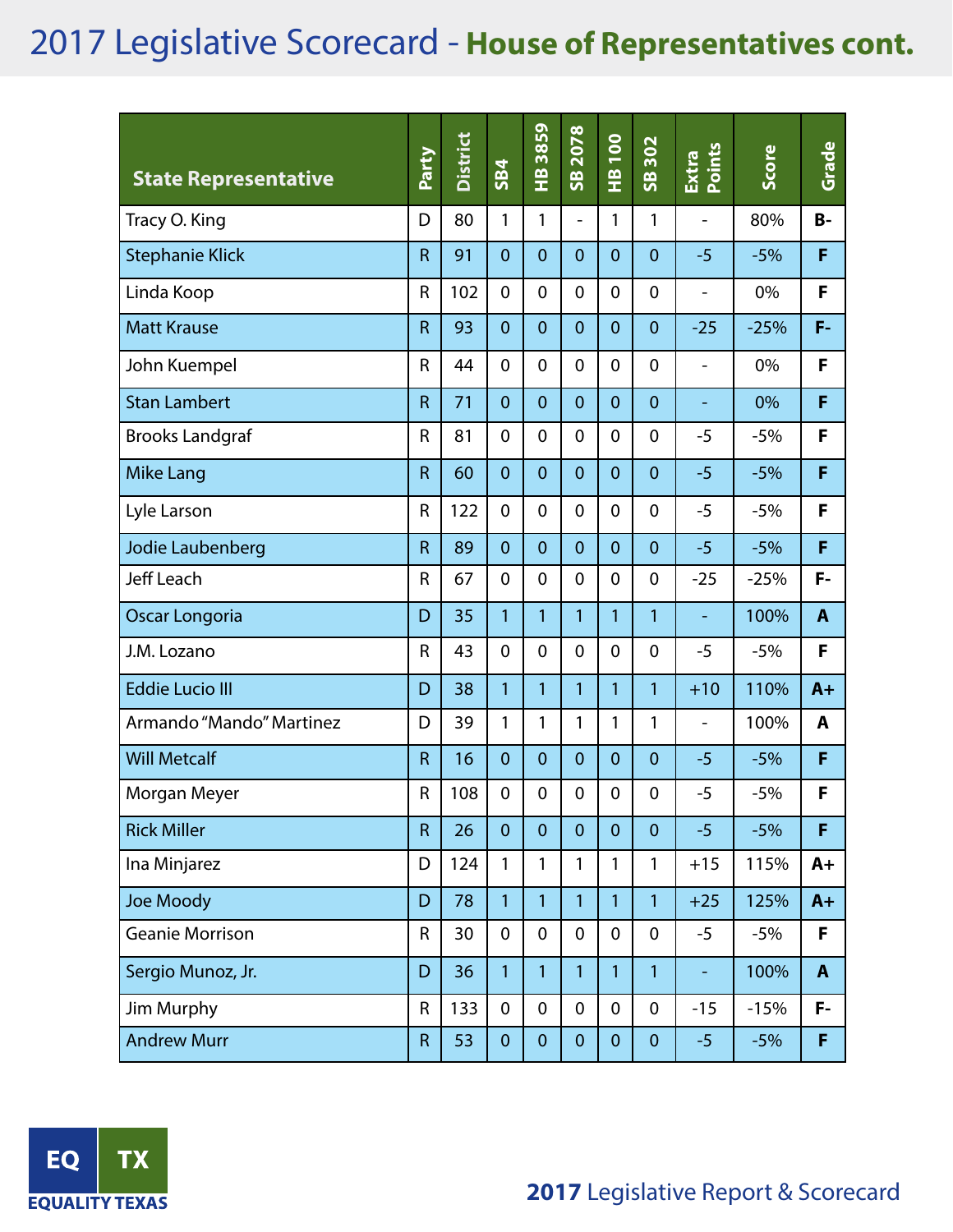| <b>State Representative</b> | Party        | <b>District</b> | <b>SB4</b>     | 3859<br>$\frac{\omega}{L}$ | 2078<br>$\frac{8}{5}$ | <b>001</b><br>$\frac{\infty}{1}$ | 302<br>$\frac{8}{5}$ | Points<br>Extra          | Score  | Grade          |
|-----------------------------|--------------|-----------------|----------------|----------------------------|-----------------------|----------------------------------|----------------------|--------------------------|--------|----------------|
| <b>Victoria Neave</b>       | D            | 107             | 1              | 1                          | $\mathbf{1}$          | 1                                | 1                    | L,                       | 100%   | A              |
| <b>Poncho Nevarez</b>       | D            | 107             | 1              | 1                          | $\mathbf{1}$          | 1                                | 1                    | ÷                        | 100%   | A              |
| Rene Oliveira               | D            | 37              | 1              | $\mathbf 0$                | 1                     | 1                                | 1                    | $\overline{\phantom{0}}$ | 80%    | <b>B-</b>      |
| <b>Tom Oliverson</b>        | $\mathsf{R}$ | 130             | $\overline{0}$ | $\overline{0}$             | $\overline{0}$        | $\overline{0}$                   | $\mathbf{0}$         | $-20$                    | $-20%$ | F-             |
| Evelina "Lina" Ortega       | D            | 77              | 1              | 1                          | 1                     | 1                                | 1                    | $+10$                    | 110%   | $A+$           |
| <b>Chris Paddie</b>         | $\mathsf{R}$ | 9               | $\overline{0}$ | $\overline{0}$             | $\overline{0}$        | $\overline{0}$                   | $\overline{0}$       | $-25$                    | $-25%$ | F-             |
| <b>Tan Parker</b>           | $\mathsf{R}$ | 63              | $\mathbf 0$    | 0                          | 0                     | 0                                | $\mathbf 0$          | $-5$                     | $-5%$  | F              |
| <b>Dennis Paul</b>          | $\mathsf{R}$ | 129             | $\overline{0}$ | $\overline{0}$             | $\overline{0}$        | $\overline{0}$                   | $\overline{0}$       | $-5$                     | $-5%$  | F              |
| Mary Ann Perez              | D            | 144             | 1              | 1                          | 1                     | 1                                | 1                    | L,                       | 100%   | A              |
| <b>Dade Phelan</b>          | $\mathsf{R}$ | 21              | $\mathbf 0$    | $\overline{0}$             | $\overline{0}$        | $\overline{0}$                   | $\overline{0}$       | $-5$                     | $-5%$  | F              |
| <b>Larry Phillips</b>       | R            | 62              | $\mathbf 0$    | 0                          | 0                     | $\mathbf 0$                      | $\mathbf 0$          | $-15$                    | $-15%$ | F-             |
| <b>Joe Pickett</b>          | D            | 79              | 1              | 1                          | $\overline{1}$        | 1                                | 1                    | ۳                        | 100%   | $\overline{A}$ |
| <b>Four Price</b>           | $\mathsf{R}$ | 87              | $\mathbf 0$    | $\overline{0}$             | $\overline{0}$        | $\mathbf 0$                      | $\overline{0}$       | $-5$                     | $-5%$  | F              |
| <b>John Raney</b>           | $\mathsf{R}$ | 14              | $\overline{0}$ | $\overline{0}$             | $\overline{0}$        | $\overline{0}$                   | $\overline{0}$       | $-5$                     | $-5%$  | F              |
| <b>Richard Pena Raymond</b> | D            | 42              | 1              | 1                          | 1                     | 1                                | 1                    | -                        | 100%   | A              |
| <b>Ron Reynolds</b>         | D            | 27              | 1              | 1                          | 1                     | 1                                | 1                    | $+10$                    | 110%   | $A+$           |
| Matt Rinaldi                | ${\sf R}$    | 115             | $\mathbf 0$    | 0                          | 0                     | 0                                | 0                    | $-15$                    | $-15%$ | F-             |
| <b>Kevin Roberts</b>        | $\mathsf{R}$ | 126             | $\mathbf{0}$   | $\overline{0}$             | $\overline{0}$        | $\overline{0}$                   | $\mathbf{0}$         | $-5$                     | $-5%$  | F              |
| <b>Eddie Rodriguez</b>      | D            | 51              | $\mathbf{1}$   | 1                          | 1                     | 1                                | 1                    | $+15$                    | 115%   | $A+$           |
| Justin Rodriguez            | D            | 125             | $\mathbf{1}$   | $\overline{1}$             | $\overline{1}$        | 1                                | 1                    |                          | 100%   | $\mathbf{A}$   |
| Ramon Romero                | D            | 90              | 1              | 1                          | 1                     | 1                                | 1                    | $\overline{\phantom{0}}$ | 100%   | A              |
| <b>Toni Rose</b>            | D            | 110             | $\mathbf{1}$   | $\mathbf{1}$               | 1                     | $\mathbf{1}$                     | 1                    | ÷                        | 100%   | $\mathbf{A}$   |
| <b>Scott Sanford</b>        | $\mathsf{R}$ | 70              | $\mathbf 0$    | $\mathbf 0$                | $\mathbf 0$           | $\overline{0}$                   | $\mathbf 0$          | $-5$                     | $-5%$  | F              |
| <b>Matt Schaefer</b>        | $\mathsf R$  | $6\phantom{a}$  | $\pmb{0}$      | $\pmb{0}$                  | $\pmb{0}$             | $\pmb{0}$                        | $\pmb{0}$            | $-25$                    | $-25%$ | F-             |

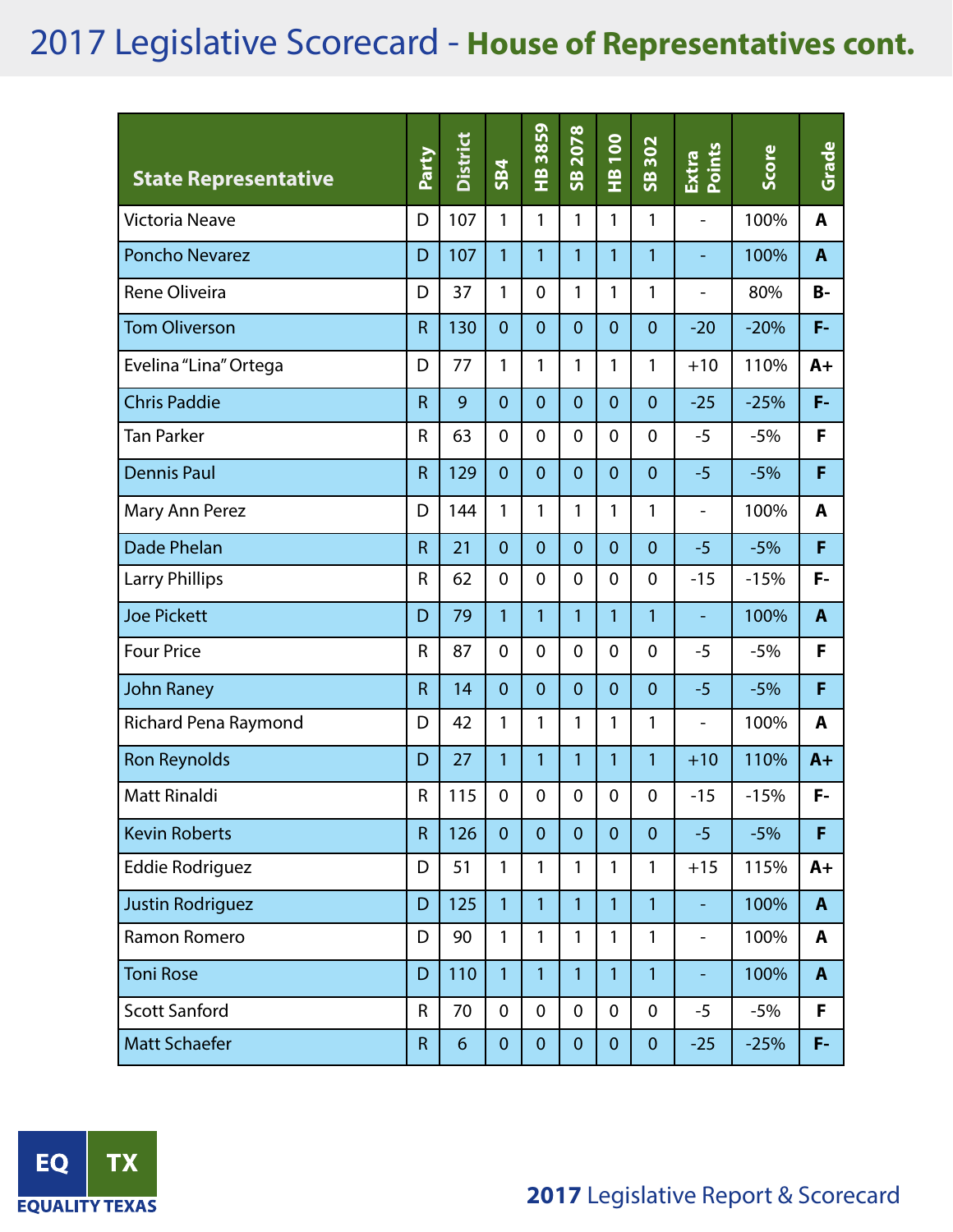| <b>State Representative</b> | Party        | <b>District</b> | <b>SB4</b>     | 3859<br>$\frac{\omega}{L}$ | 2078<br>$\frac{8}{5}$ | <b>OOL</b><br>$\frac{8}{1}$ | 302<br>$\frac{8}{5}$ | Points<br>Extra          | Score  | Grade        |
|-----------------------------|--------------|-----------------|----------------|----------------------------|-----------------------|-----------------------------|----------------------|--------------------------|--------|--------------|
| Mike Schofield              | R            | 132             | $\mathbf 0$    | $\mathbf 0$                | $\overline{0}$        | $\mathbf 0$                 | $\mathbf 0$          | $-5$                     | $-5%$  | F            |
| Leighton Schubert           | $\mathsf{R}$ | 13              | $\overline{0}$ | $\overline{0}$             | $\overline{0}$        | $\overline{0}$              | $\overline{0}$       | $-5$                     | $-5%$  | F            |
| Matt Shaheen                | R            | 66              | $\mathbf 0$    | 0                          | 0                     | $\mathbf 0$                 | $\mathbf 0$          | $-25$                    | $-25%$ | F-           |
| J.D. Sheffield              | $\mathsf{R}$ | 59              | $\overline{0}$ | $\overline{0}$             | $\overline{0}$        | $\overline{0}$              | $\overline{0}$       |                          | 0%     | F            |
| <b>Hugh Shine</b>           | R            | 55              | $\mathbf 0$    | $\overline{0}$             | 0                     | $\mathbf 0$                 | $\mathbf 0$          | $-5$                     | $-5%$  | F            |
| <b>Ron Simmons</b>          | $\mathsf{R}$ | 65              | $\overline{0}$ | $\overline{0}$             | $\overline{0}$        | $\overline{0}$              | $\overline{0}$       | $-25$                    | $-25%$ | F-           |
| John Smithee                | R            | 86              | $\mathbf 0$    | $\overline{0}$             | $\overline{0}$        | $\mathbf 0$                 | $\mathbf 0$          | $-5$                     | $-5%$  | F            |
| <b>Drew Springer</b>        | $\mathsf{R}$ | 68              | $\overline{0}$ | $\overline{0}$             | $\overline{0}$        | $\overline{0}$              | $\overline{0}$       | $-5$                     | $-5%$  | F            |
| Phil Stephenson             | R            | 85              | $\mathbf 0$    | $\overline{0}$             | $\overline{0}$        | $\mathbf 0$                 | $\mathbf 0$          | $-5$                     | $-5%$  | F            |
| Jonathan Stickland          | $\mathsf{R}$ | 92              | $\overline{0}$ | $\overline{0}$             | $\overline{0}$        | $\overline{0}$              | $\overline{0}$       | $-15$                    | $-15%$ | F-           |
| Lynn Stucky                 | R            | 64              | $\mathbf 0$    | $\mathbf 0$                | $\overline{0}$        | $\mathbf 0$                 | $\mathbf 0$          | $-5$                     | $-5%$  | F            |
| <b>Valoree Swanson</b>      | $\mathsf{R}$ | 150             | $\overline{0}$ | $\overline{0}$             | $\overline{0}$        | $\overline{0}$              | $\overline{0}$       | $-25$                    | $-25%$ | F-           |
| <b>Shawn Thierry</b>        | D            | 146             | 1              | 1                          | 1                     | 1                           | 1                    | $\overline{\phantom{0}}$ | 100%   | A            |
| <b>Ed Thompson</b>          | $\mathsf{R}$ | 29              | $\overline{0}$ | $\overline{0}$             | $\overline{0}$        | $\overline{0}$              | $\overline{0}$       | $-5$                     | $-5%$  | F            |
| Senfronia Thompson          | D            | 141             | 1              | 1                          | 1                     | 1                           | 1                    | $+25$                    | 125%   | $A+$         |
| <b>Tony Tinderholt</b>      | $\mathsf{R}$ | 94              | $\overline{0}$ | $\overline{0}$             | $\overline{0}$        | $\overline{0}$              | $\overline{0}$       | $-25$                    | $-25%$ | F-           |
| <b>Chris Turner</b>         | D            | 101             | 1              | 1                          | 1                     | 1                           | 1                    | 25                       | 125%   | $A+$         |
| <b>Tomas Uresti</b>         | D            | 118             | $\mathbf{1}$   | 1                          | 1                     | 1                           | 1                    | ÷                        | 100%   | A            |
| <b>Gary VanDeaver</b>       | R            | 01              | $\mathbf 0$    | 0                          | 0                     | $\mathbf 0$                 | $\mathbf 0$          | $-5$                     | $-5%$  | F            |
| <b>Jason Villalba</b>       | $\mathsf R$  | 114             | $\mathbf{0}$   | 1                          | $\overline{0}$        | $\mathbf{0}$                | 1                    | $+10$                    | 50%    | $C -$        |
| Hubert Vo                   | D            | 149             | $\mathbf{1}$   | 1                          | $\mathbf{1}$          | $\mathbf{1}$                | 1                    | $\overline{\phantom{a}}$ | 100%   | A            |
| <b>Armando Walle</b>        | D            | 140             | $\mathbf{1}$   | 1                          | $\mathbf{1}$          | $\mathbf{1}$                | $\mathbf{1}$         | ÷                        | 100%   | $\mathbf{A}$ |
| James White                 | R            | 19              | $\mathbf 0$    | $\mathbf 0$                | $\mathbf 0$           | $\mathbf 0$                 | $\mathbf 0$          | $-5$                     | $-5%$  | F            |
| Terry M. Wilson             | $\mathsf{R}$ | 20              | $\mathbf{0}$   | $\overline{0}$             | $\overline{0}$        | $\mathbf 0$                 | $\mathbf 0$          | $-5$                     | $-5%$  | F            |

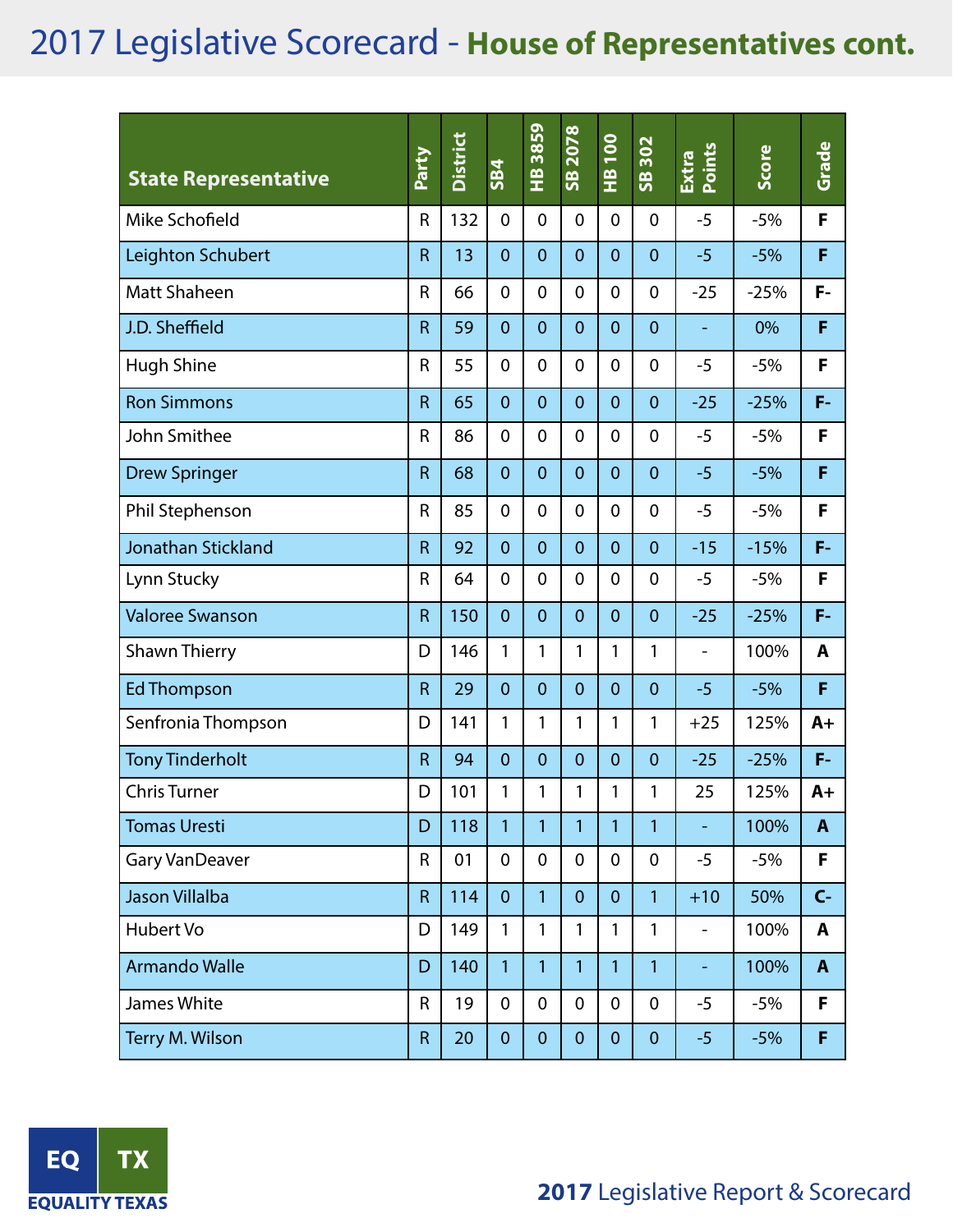| <b>State Representative</b> | Party          | <b>District</b> | <b>SB4</b>     | 3859<br>옾      | 2078<br>S <sup>o</sup> | $\overline{100}$<br>$\mathbf{\Xi}^{\mathsf{b}}$ | 302<br>$\overline{\mathbf{s}}$ | Points<br>Extra | Score | Grade |
|-----------------------------|----------------|-----------------|----------------|----------------|------------------------|-------------------------------------------------|--------------------------------|-----------------|-------|-------|
| Paul Workman                | R              | 47              | $\Omega$       | 0              | 0                      | $\Omega$                                        | $\Omega$                       | $-5$            | $-5%$ | F     |
| John Wray                   | $\overline{R}$ | 10 <sup>°</sup> | $\overline{0}$ | $\overline{0}$ | $\overline{0}$         | $\overline{0}$                                  | $\mathbf{0}$                   | $-5$            | $-5%$ | F     |
| Gene Wu                     | D              | 137             |                |                |                        |                                                 |                                | $+10$           | 110%  | $A+$  |
| <b>Bill Zedler</b>          | $\overline{R}$ | 96              | $\overline{0}$ | $\overline{0}$ | $\overline{0}$         | $\overline{0}$                                  | $\Omega$                       |                 | 0%    | F     |
| John Zerwas                 | $\mathsf{R}$   | 28              | 0              | 0              | $\overline{0}$         | 0                                               | $\mathbf 0$                    | $-5$            | $-5%$ | F     |

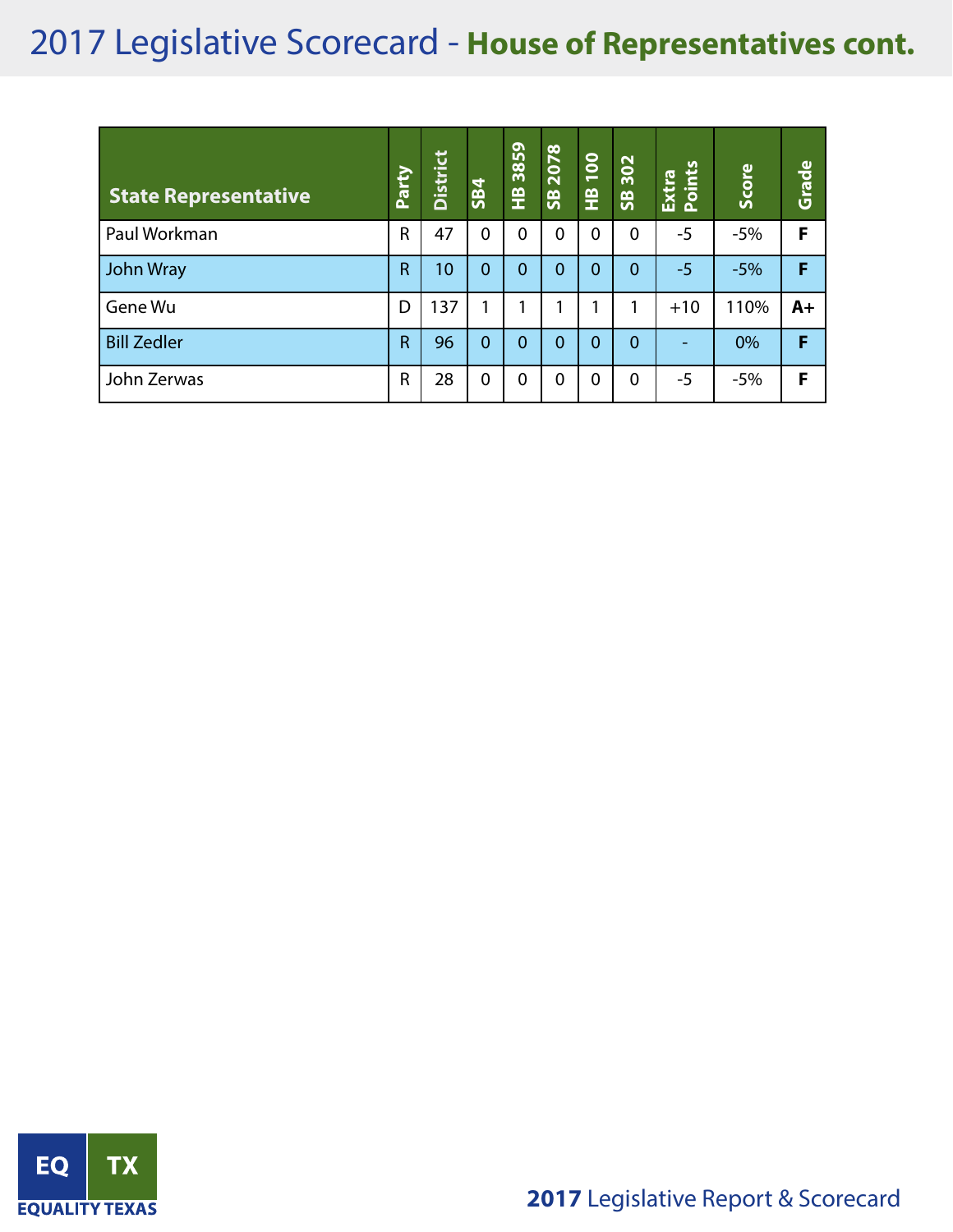### 2017 Legislative Scorecard - **State Senate**

| <b>State Senator</b>      | Party        | District | $\bullet$<br>$\frac{8}{5}$ | 4<br>$\frac{8}{5}$ | 522<br>$\frac{8}{5}$ | 2095<br>$\frac{8}{5}$ | 3859<br>오<br>エ | Extra<br>Credit          | Score  | Grade        |
|---------------------------|--------------|----------|----------------------------|--------------------|----------------------|-----------------------|----------------|--------------------------|--------|--------------|
| Paul Bettencourt          | R            | 07       | $\mathbf 0$                | $\mathbf 0$        | 0                    | $\mathbf 0$           | $\mathbf 0$    | $-15$                    | $-15%$ | F-           |
| <b>Brian Birdwell</b>     | $\mathsf{R}$ | 22       | $\overline{0}$             | $\overline{0}$     | $\overline{0}$       | $\overline{0}$        | $\mathbf 0$    | $-25$                    | $-25%$ | F-           |
| Dawn Buckingham           | R            | 24       | $\mathbf 0$                | $\overline{0}$     | 0                    | $\overline{0}$        | 0              | $-10$                    | $-10%$ | F-           |
| <b>Konni Burton</b>       | $\mathsf{R}$ | 10       | $\overline{0}$             | $\overline{0}$     | $\overline{0}$       | $\overline{0}$        | $\overline{0}$ | $-20$                    | $-20%$ | F-           |
| Donna Campbell            | R            | 25       | $\overline{0}$             | $\overline{0}$     | 0                    | $\overline{0}$        | $\mathbf 0$    | $-15$                    | $-15%$ | F-           |
| <b>Brandon Creighton</b>  | $\mathsf{R}$ | 04       | $\overline{0}$             | $\overline{0}$     | $\overline{0}$       | $\overline{0}$        | $\overline{0}$ | $-5$                     | $-15%$ | F-           |
| <b>Craig Estes</b>        | R            | 30       | $\mathbf 0$                | $\overline{0}$     | 0                    | 0                     | $\overline{0}$ | $-15$                    | $-15%$ | F-           |
| Sylvia Garcia             | D            | 06       | 1                          | 1                  | 1                    | 1                     | 1              | $+25$                    | 125%   | $A+$         |
| <b>Bob Hall</b>           | R            | 02       | $\mathbf 0$                | $\mathbf 0$        | 0                    | $\overline{0}$        | 0              | $-15$                    | $-15%$ | F-           |
| <b>Kelly Hancock</b>      | $\mathsf{R}$ | 09       | $\overline{0}$             | $\overline{0}$     | $\overline{0}$       | $\overline{0}$        | $\mathbf 0$    | $-15$                    | $-15%$ | F-           |
| Juan "Chuy" Hinojosa      | D            | 20       | 1                          | 1                  | $\mathbf{1}$         | 1                     | 1              | $+5$                     | 105%   | A            |
| <b>Don Huffines</b>       | $\mathsf R$  | 16       | $\overline{0}$             | $\overline{0}$     | $\overline{0}$       | $\overline{0}$        | $\mathbf 0$    | $-15$                    | $-15%$ | F-           |
| Joan Huffman              | R            | 17       | $\mathbf 0$                | $\mathbf 0$        | 0                    | $\overline{0}$        | $\mathbf 0$    | $\overline{\phantom{a}}$ | 0%     | F            |
| <b>Bryan Hughes</b>       | $\mathsf{R}$ | 01       | $\overline{0}$             | $\overline{0}$     | $\overline{0}$       | $\overline{0}$        | $\overline{0}$ | $-15$                    | $-15%$ | F-           |
| Lois Kolkhorst            | R            | 18       | $\overline{0}$             | $\mathbf 0$        | 0                    | $\overline{0}$        | $\overline{0}$ | $-25$                    | $-25%$ | F-           |
| Eddie Lucio, Jr.          | D            | 27       | $\overline{0}$             | 1                  | $\mathbf 0$          | $\overline{0}$        | $\overline{0}$ | $-15$                    | 5%     | F            |
| Jose Menendez             | D            | 26       | 1                          | 1                  | 1                    | 1                     | 1              | $+20$                    | 120%   | $A+$         |
| <b>Borris Miles</b>       | D            | 13       | 1                          | 1                  | 1                    | 1                     | 1              | $+15$                    | 115%   | $A+$         |
| Jane Nelson               | R            | 12       | $\mathbf 0$                | $\mathbf 0$        | $\mathbf 0$          | $\overline{0}$        | $\overline{0}$ | $-15$                    | $-15%$ | F-           |
| <b>Robert Nichols</b>     | $\mathsf R$  | 03       | $\mathbf 0$                | $\overline{0}$     | $\overline{0}$       | $\mathbf 0$           | $\overline{0}$ | $-15$                    | $-15%$ | F-           |
| <b>Charles Perry</b>      | R            | 28       | $\overline{0}$             | 0                  | $\overline{0}$       | 0                     | 0              | $-25$                    | $-25%$ | F-           |
| Jose Rodriguez            | D            | 29       | $\mathbf{1}$               | 1                  | 1                    | $\mathbf{1}$          | 1              | $+25$                    | 125%   | $A+$         |
| <b>Charles Schwertner</b> | R            | 05       | $\mathbf 0$                | $\mathbf 0$        | $\mathbf 0$          | $\mathbf 0$           | $\mathbf 0$    | $-15$                    | $-15%$ | F-           |
| <b>Kel Seliger</b>        | $\mathsf R$  | 31       | $\mathbf 0$                | $\mathbf{0}$       | $\mathbf 0$          | $\overline{0}$        | $\mathbf 0$    |                          | 0%     | F            |
| Larry Taylor              | R            | 11       | $\mathbf 0$                | $\mathbf 0$        | $\mathbf 0$          | $\mathbf 0$           | $\mathbf 0$    | $-25$                    | $-25%$ | F-           |
| Van Taylor                | $\mathsf R$  | 08       | $\overline{0}$             | $\mathbf 0$        | $\mathbf 0$          | $\overline{0}$        | $\mathbf{0}$   | $-25$                    | $-25%$ | F-           |
| Carlos Uresti             | D            | 19       | $\mathbf{1}$               | 1                  | 1                    | 1                     | 1              | $\overline{\phantom{a}}$ | 100%   | A            |
| <b>Kirk Watson</b>        | D            | 14       | $\overline{1}$             | 1                  | 1                    | $\overline{1}$        | $\overline{1}$ |                          | 100%   | $\mathbf{A}$ |
| Royce West                | D            | 23       | $\mathbf{1}$               | 1                  | 1                    | 1                     | 1              | $\overline{\phantom{a}}$ | 100%   | A            |
| John Whitmire             | D            | 15       | 1                          | 1                  | 1                    | 1                     | $\mathbf{1}$   | $+15$                    | 115%   | $A+$         |
| Judith Zaffirini          | D            | 21       | 1                          | 1                  | 1                    | 1                     | 1              | $+10$                    | 110%   | A+           |